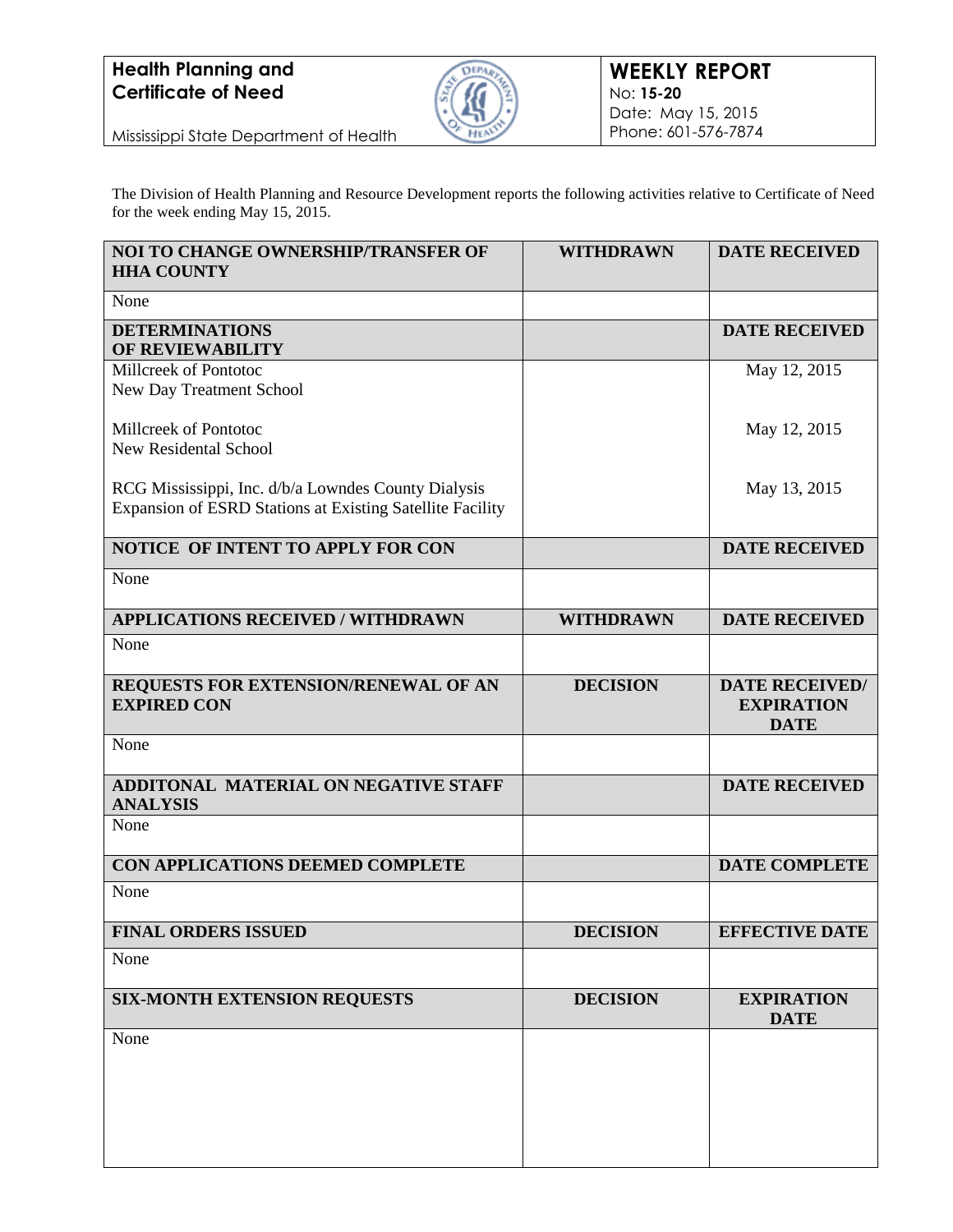

### **WEEKLY REPORT** No: **15-20** Date: May 15, 2015 Phone: 601-576-7874

Mississippi State Department of Health

| <b>HEARINGS DURING THE COURSE OF REVIEW</b>                                                                                                                                                                                                                                         | <b>REQUESTED</b>   | <b>DATE</b><br><b>SCHEDULED</b> |
|-------------------------------------------------------------------------------------------------------------------------------------------------------------------------------------------------------------------------------------------------------------------------------------|--------------------|---------------------------------|
| <b>CON Review Number: HG-NIS-1214-021</b><br>River Oaks, LLC d/b/a River Oaks Hospital<br>Establishment of a Diagnostic Catheterization and PCI<br>Services and Acquisition of Related Equipment<br>Capital Expenditure: \$900,000<br>Location: Flowood, Rankin County, Mississippi |                    |                                 |
| Requestor(s): St. Dominic-Jackson Memorial Hospital                                                                                                                                                                                                                                 | March 6, 2015      | July 27 – 31, 2015              |
| Mississippi Baptist Medical Center, Inc. d/b/a Mississippi<br><b>Baptist Medical Center</b>                                                                                                                                                                                         | March 11, 2015     |                                 |
| <b>CON Review Number: ASC-NIS-0614-008</b><br><b>Madison Physician Surgery Center</b><br>Establishment of a Multi-Specialty Ambulatory Surgery<br>Center<br>Capital Expenditure: \$1,869,414.00<br>Location: Madison, Madison County, Mississippi                                   |                    |                                 |
| Requestor(s): Madison Physician Surgery Center                                                                                                                                                                                                                                      | September 10, 2014 | To Be Scheduled                 |
| <b>CON Review: HG-RLS-1210-039</b><br>Patients' Choice Medical Center, Raleigh<br>Lease/Relocation of 10 Chemical Dependency Beds &<br>Offering of Adult Chemical Dependency Services<br>Capital Expenditure: \$58,400                                                              |                    |                                 |
| Requestor: Alliance Health Center, Meridian                                                                                                                                                                                                                                         | March 16, 2011     | To Be Scheduled                 |
| CON Review: FSF-NIS-0610-025<br>Gumtree Imaging, LLC Tupelo<br>Acquisition/Establishment and Offering of MRI Services<br>Capital Expenditure: \$1,090,000                                                                                                                           |                    |                                 |
| Requestor: The Imaging Center at Gloster Creek Village                                                                                                                                                                                                                              | August 26, 2010    | To Be Scheduled                 |
| CON Review: ESRD-NIS-0908-031<br>Fresenius Medical Care-Calhoun City<br>Establish/Const of a 6-Station ESRD Facility in<br><b>Calhoun County</b><br>Capital Expenditure: \$462,471                                                                                                  |                    |                                 |
| Requestor: Fresenius Medical Care                                                                                                                                                                                                                                                   | March 9, 2010      | To Be Scheduled                 |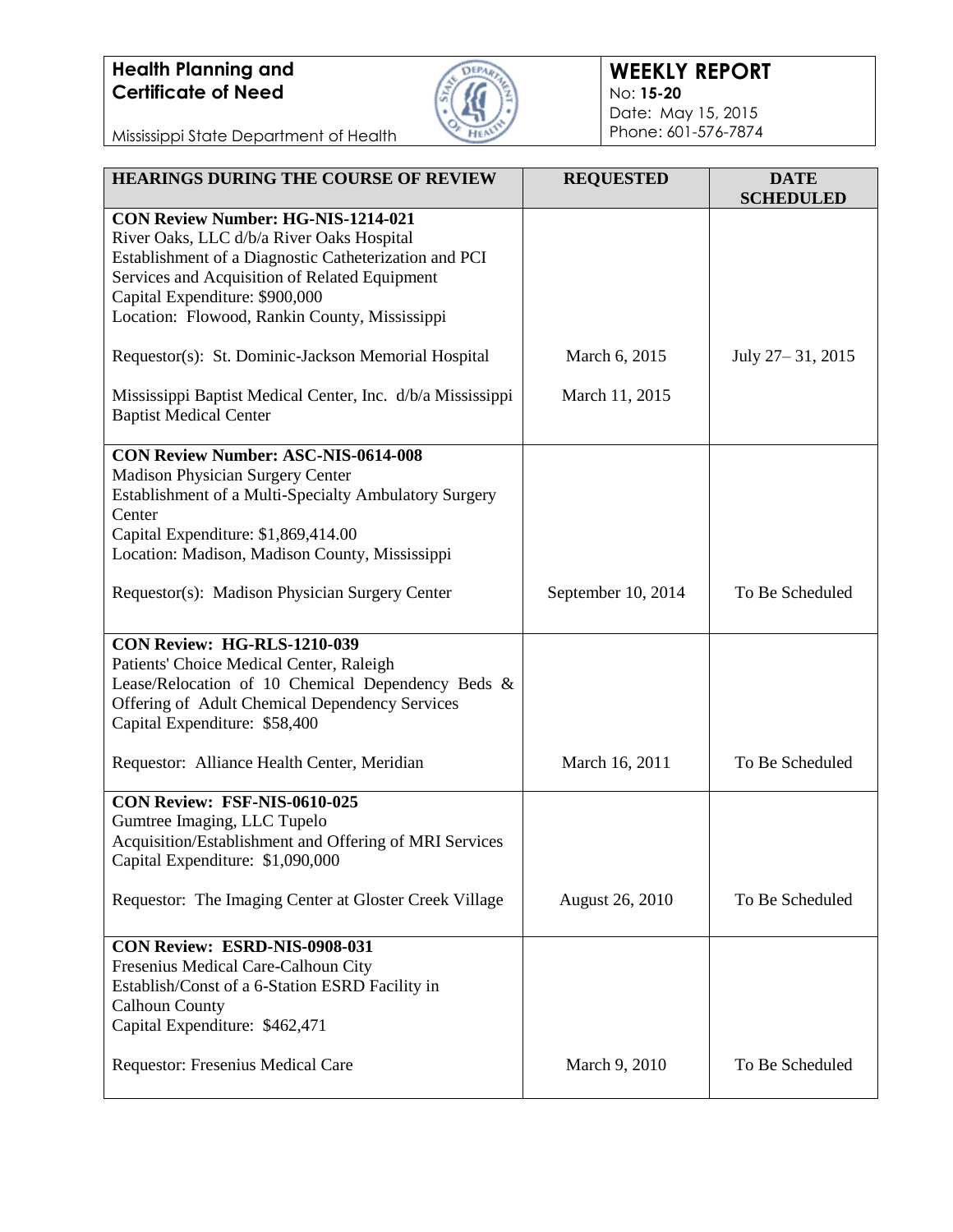

### **WEEKLY REPORT** No: **15-20** Date: May 15, 2015 Phone: 601-576-7874

Mississippi State Department of Health

| Fresenius Medical Care-West Point<br>Establish/Const of a 10-Station ESRD Facility in<br>Clay County<br>Capital Expenditure: \$380,000 |                  |                                 |
|----------------------------------------------------------------------------------------------------------------------------------------|------------------|---------------------------------|
|                                                                                                                                        |                  |                                 |
|                                                                                                                                        |                  |                                 |
|                                                                                                                                        |                  |                                 |
| Requestor: Fresenius Medical Care                                                                                                      | March 9, 2010    | To Be Scheduled                 |
|                                                                                                                                        |                  |                                 |
| CON Review: ESRD-NIS-0908:035                                                                                                          |                  |                                 |
| Fresenius Medical Care-Water Valley                                                                                                    |                  |                                 |
| Establish/Const. of a 6-Station ESRD facility in                                                                                       |                  |                                 |
| Yalobusha County                                                                                                                       |                  |                                 |
| Capital Expenditure: \$462,471                                                                                                         |                  |                                 |
| Requestor: Fresenius Medical Care                                                                                                      | March 9, 2010    | To Be Scheduled                 |
| CON Review: FSF-NIS-0808-024                                                                                                           |                  |                                 |
| Advanced Medical Imaging of Greenville, LLC                                                                                            |                  |                                 |
| Provision of MRI Services in Washington County                                                                                         |                  |                                 |
| Capital Expenditure: \$0                                                                                                               |                  |                                 |
|                                                                                                                                        |                  |                                 |
| Requestor: Delta Regional Medical Center                                                                                               | December 3, 2008 | To Be Scheduled                 |
| CON Review: FSF-NIS-0807-018                                                                                                           |                  |                                 |
| Desoto Imaging and Diagnostics, LLC                                                                                                    |                  |                                 |
| <b>Establishment of Mobile PET Services</b>                                                                                            |                  |                                 |
| Capital Expenditure: \$0                                                                                                               |                  |                                 |
|                                                                                                                                        |                  |                                 |
| Requestor: Baptist Memorial Hospital - DeSoto                                                                                          | December 3, 2007 | To Be Scheduled                 |
| CON Review: HG-NIS-1206-038                                                                                                            |                  |                                 |
| Laird Hospital, Inc.                                                                                                                   |                  |                                 |
| Offering of MRI Services at Rush Medical Clinic,                                                                                       |                  |                                 |
| Philadelphia                                                                                                                           |                  |                                 |
| Capital Expenditure: \$14,500                                                                                                          |                  |                                 |
| Requestors: Neshoba County General Hospital & InSight                                                                                  | May 2, 2007      | To Be Scheduled                 |
| <b>Health Corporation</b>                                                                                                              |                  |                                 |
| CON Review: FSF-NIS-1006-031                                                                                                           |                  |                                 |
| Starkville Orthopedic Clinic, Starkville                                                                                               |                  |                                 |
| Acquisition of MRI Equipment and Offering of Open                                                                                      |                  |                                 |
| <b>Orthopedic MRI Services</b>                                                                                                         |                  |                                 |
| Capital Expenditure: \$802,060                                                                                                         |                  |                                 |
|                                                                                                                                        |                  |                                 |
| Requestor: Oktibbeha County Hospital                                                                                                   | January 16, 2007 | To Be Scheduled                 |
| OTHER HEARINGS DURING THE COURSE OF<br><b>REVIEW</b>                                                                                   | <b>REQUESTED</b> | <b>DATE</b><br><b>SCHEDULED</b> |